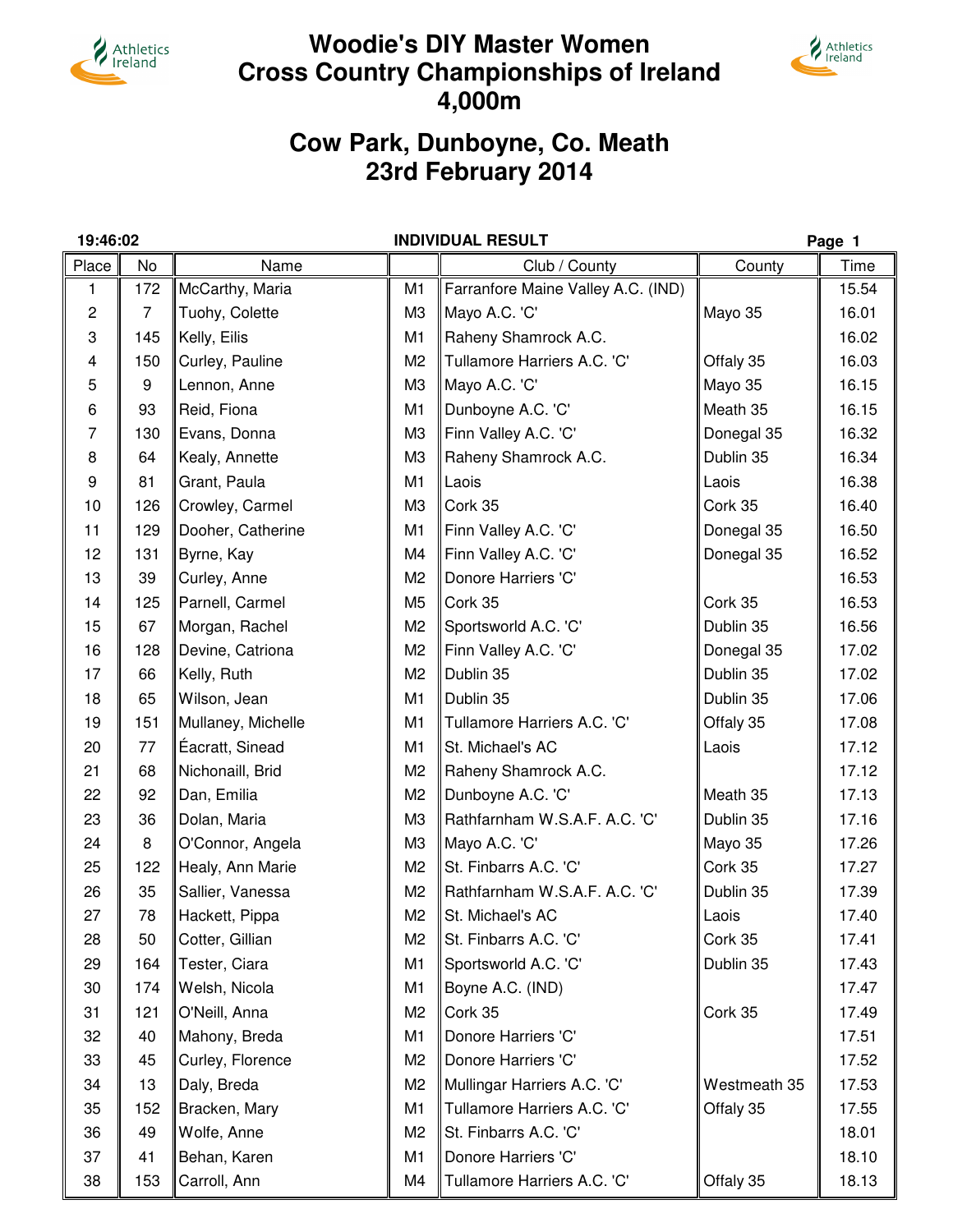## **19:46:02 INDIVIDUAL RESULT Page 2**

| Place | No  | Name                      |                | Club / County                 | County       | Time  |
|-------|-----|---------------------------|----------------|-------------------------------|--------------|-------|
| 39    | 109 | Byrne, Ursula             | M <sub>3</sub> | Dunshaughlin A.C.             | Meath 35     | 18.25 |
| 40    | 12  | Dervin, Maura             | M <sub>3</sub> | Mullingar Harriers A.C. 'C'   | Westmeath 35 | 18.30 |
| 41    | 106 | Boyle, Marie              | M <sub>2</sub> | Galway City Harriers A.C.     | Galway 35    | 18.36 |
| 42    | 48  | Sweeney, Mary             | M4             | St. Finbarrs A.C. 'D'         |              | 18.47 |
| 43    | 80  | Corcoran, Monica          | M <sub>2</sub> | St. Michael's AC              | Laois        | 18.51 |
| 44    | 6   | Jones, Sheelagh           | M <sub>5</sub> | Dundrum South Dublin A.C.     | Dublin 50    | 18.56 |
| 45    | 5   | Hough, Joan               | M <sub>5</sub> | Midleton A.C.                 |              | 18.56 |
| 46    | 104 | Walsh, Jane               | M <sub>2</sub> | Galway City Harriers A.C.     | Galway 35    | 19.00 |
| 47    | 17  | Jennings, Mary            | M <sub>5</sub> | Waterford A.C.                |              | 19.02 |
| 48    | 140 | Speight, Marie T          | M <sub>5</sub> | Finn Valley A.C. 'D'          | Donegal 50   | 19.03 |
| 49    | 55  | Bayton Leonardo, Ester    | M1             | Newbridge A.C.                |              | 19.03 |
| 50    | 94  | Watters, Mary             | M4             | Navan A.C. 'C'                | Meath 35     | 19.04 |
| 51    | 47  | Twohig, Denise            | M <sub>2</sub> | St. Finbarrs A.C. 'C'         |              | 19.05 |
| 52    | 168 | Delaney, Anna             | M <sub>2</sub> | Sportsworld A.C. 'C'          |              | 19.07 |
| 53    | 134 | Gallen, Eimear            | M <sub>2</sub> | Finn Valley A.C. 'C'          | Donegal 35   | 19.06 |
| 55    | 79  | Sheerin, Olivia           | M <sub>3</sub> | St. Michael's AC              | Laois        | 19.08 |
| 56    | 137 | Bonner, Noreen            | M <sub>5</sub> | Finn Valley A.C. 'D'          | Donegal 50   | 19.09 |
| 57    | 160 | Byrne, Nora               | M <sub>3</sub> | Raheny Shamrock A.C.          | Dublin 35    | 19.11 |
| 58    | 111 | O Connell, Emer           | M <sub>2</sub> | Galway 35                     | Galway 35    | 19.15 |
| 59    | 10  | Walsh, Joan               | M <sub>3</sub> | Mayo A.C. 'C'                 | Mayo 35      | 19.17 |
| 60    | 97  | Fitzsimons, Deirdre       | M <sub>2</sub> | Dunboyne A.C. 'C'             | Meath 35     | 19.21 |
| 61    | 14  | Murray, Paula             | M <sub>3</sub> | Mullingar Harriers A.C. 'C'   | Westmeath 35 | 19.24 |
| 62    | 28  | Byrne, Anne               | M1             | North Sligo A.C. 'C'          |              | 19.26 |
| 63    | 127 | Muckian, Bernadette       | M <sub>3</sub> | North East Runners A.C.       |              | 19.33 |
| 64    | 169 | Higgins, Ann              | M <sub>2</sub> | Sportsworld A.C. 'C'          |              | 19.48 |
| 65    | 133 | Harvey, Marie             | M1             | Finn Valley A.C. 'C'          | Donegal 35   | 19.49 |
| 66    | 112 | Reilly, Nuala             | M <sub>5</sub> | Drogheda & District A.C.      |              | 19.55 |
| 67    | 31  | McCarthy, Fiona           | M <sub>2</sub> | North Sligo A.C. 'C'          |              | 19.56 |
| 68    | 34  | Melling, Zoe              | M <sub>2</sub> | Rathfarnham W.S.A.F. A.C. 'C' |              | 19.57 |
| 69    | 103 | Brannigan, Carmel         | M4             | Galway City Harriers A.C.     | Galway 50    | 20.05 |
| 70    | 46  | Hynes, Amanda             | M <sub>3</sub> | Mayo 35                       | Mayo 35      | 20.06 |
| 71    | 108 | Sheridan, Margaret        | M <sub>3</sub> | Galway City Harriers A.C.     | Galway 35    | 20.11 |
| 72    | 119 | Farrell, Deirdre          | M <sub>3</sub> | Meath 35                      | Meath 35     | 20.14 |
| 73    | 146 | Purdue Smyth, Mary        | M <sub>3</sub> | Raheny Shamrock A.C.          |              | 20.15 |
| 74    | 148 | Kirwan, Fiona             | M4             | Raheny Shamrock A.C.          | Dublin 50    | 20.23 |
| 75    | 27  | Gillen, Karen             | M <sub>2</sub> | North Sligo A.C. 'C'          |              | 20.23 |
| 76    | 139 | Mc Namee, Nancy           | M4             | Finn Valley A.C. 'D'          | Donegal 50   | 20.35 |
| 77    | 37  | Flynn, Laura              | M <sub>3</sub> | Rathfarnham W.S.A.F. A.C. 'C' |              | 20.36 |
| 78    | 91  | Lynch, Roisin             | M <sub>6</sub> | City of Derry AC Spartans     |              | 20.36 |
| 79    | 74  | Manley, Bernadette        | M <sub>5</sub> | Raheny Shamrock A.C.          | Dublin 50    | 20.39 |
| 80    | 167 | Gowran, Sandra            | M <sub>2</sub> | Sportsworld A.C. 'C'          |              | 20.42 |
| 81    | 123 | Harrington Buckley, Kitty | M <sub>3</sub> | St. Finbarrs A.C. 'C'         | Cork 35      | 20.55 |
| 82    | 59  | Murphy, Mary              | M4             | St. Finbarrs A.C. 'D'         |              | 20.59 |
| 83    | 86  | McHale, Audrey            | M1             | Meath                         | Meath        | 21.01 |
| 84    | 149 | Gargan, Ann Marie         | M <sub>2</sub> | Raheny Shamrock A.C.          |              | 21.01 |
| 85    | 155 | Mullen, Una               | M <sub>3</sub> | Tullamore Harriers A.C. 'C'   | Offaly 35    | 21.04 |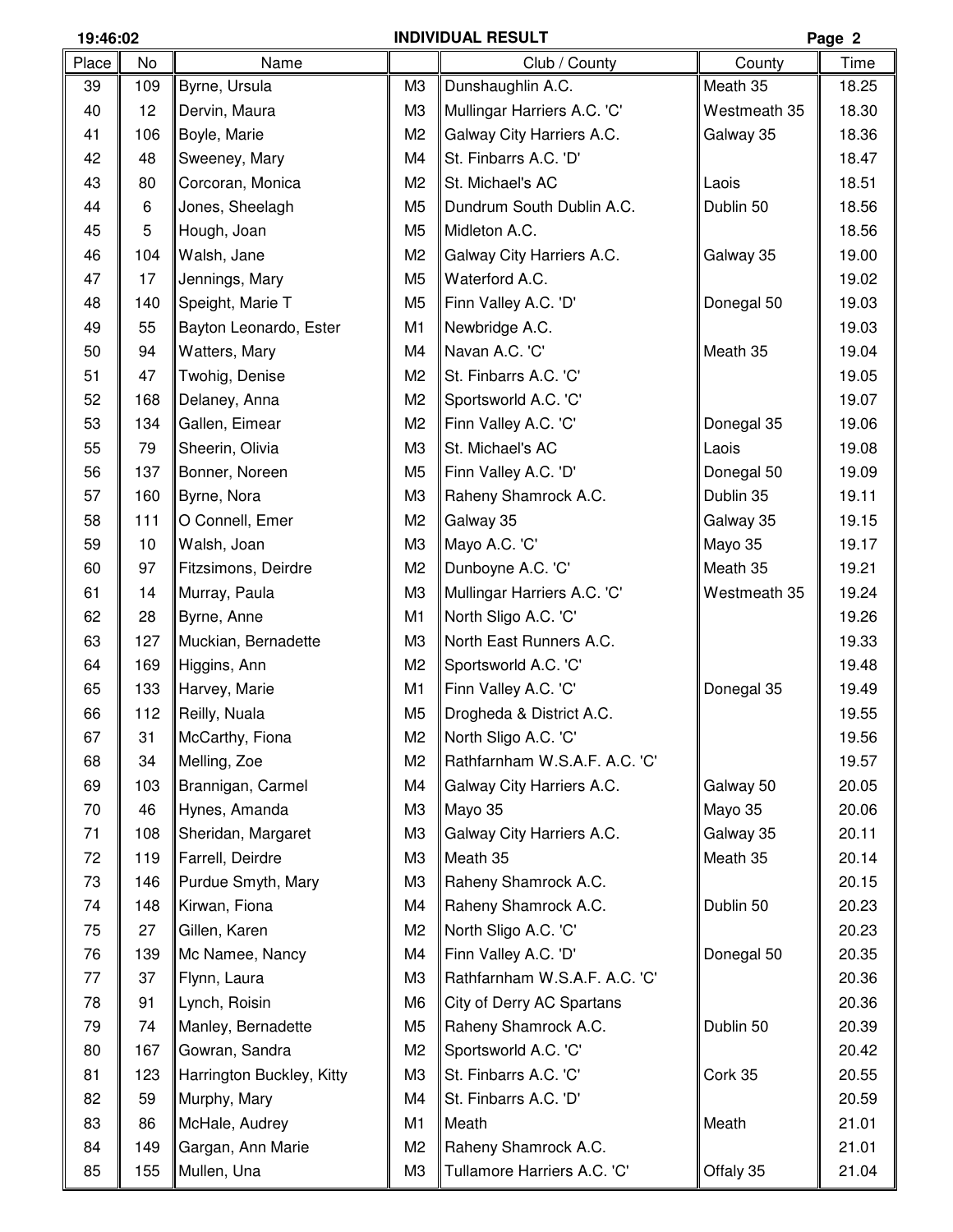# **19:46:02 INDIVIDUAL RESULT Page 3**

| . ugu v |                |                           |                |                             |            |       |
|---------|----------------|---------------------------|----------------|-----------------------------|------------|-------|
| Place   | <b>No</b>      | Name                      |                | Club / County               | County     | Time  |
| 86      | 30             | O'Sullivan, Alison        | M2             | North Sligo A.C. 'C'        |            | 21.07 |
| 87      | 63             | McEvoy, Angela            | M4             | St. Finbarrs A.C. 'C'       |            | 21.10 |
| 88      | 118            | Reilly, Mary              | M <sub>5</sub> | Dunshaughlin A.C.           | Meath 35   | 21.11 |
| 89      | 73             | Melody, Aileen            | M4             | Sportsworld A.C. 'C'        | Dublin 50  | 21.20 |
| 90      | 85             | Carty, Heather            | M <sub>1</sub> | Meath                       | Meath      | 21.26 |
| 91      | 4              | McNelis, Evelyn           | M7             | Naas A.C.                   |            | 21.29 |
| 92      | 101            | Bergin, Barbara           | M4             | Galway City Harriers A.C.   | Galway 50  | 21.30 |
| 93      | 100            | Kelly, Bernie             | M <sub>5</sub> | Galway City Harriers A.C.   | Galway 50  | 21.38 |
| 94      | 157            | Grennan, Margaret         | M <sub>2</sub> | Tullamore Harriers A.C. 'C' | Offaly 35  | 21.41 |
| 95      | 83             | Tobin, Ann                | M4             | Meath                       | Meath      | 21.47 |
| 96      | 136            | Donaghey, Gloria          | M4             | Finn Valley A.C. 'D'        | Donegal 50 | 21.52 |
| 97      | 154            | Cuskelly, Liz             | M <sub>2</sub> | Tullamore Harriers A.C. 'C' | Offaly 35  | 22.04 |
| 98      | $\overline{2}$ | Roche, Judith             | M <sub>6</sub> | Loughrea A.C.               | Galway     | 22.08 |
| 99      | 89             | Carr, Mary                | M <sub>1</sub> | Meath                       | Meath      | 22.14 |
| 100     | 1              | O'Brien, Eileen           | M <sub>6</sub> | Lucan Harriers A.C.         | Dublin 50  | 22.16 |
| 101     | 84             | Hegarty, Paula            | M <sub>2</sub> | Meath                       | Meath      | 22.17 |
| 102     | 102            | Ní Chríocháin, Majella    | M4             | Galway City Harriers A.C.   | Galway 50  | 22.26 |
| 103     | 138            | Bond, Mary                | M <sub>5</sub> | Finn Valley A.C. 'D'        | Donegal 50 | 22.28 |
| 104     | 61             | O'Sullivan Byrne, Frances | M <sub>5</sub> | St. Finbarrs A.C. 'D'       |            | 22.36 |
| 105     | 76             | Power, Josie              | M <sub>6</sub> | Dublin 50                   | Dublin 50  | 22.49 |
| 106     | 87             | Rogers, Anita             | M <sub>2</sub> | Meath                       | Meath      | 22.55 |
| 107     | 90             | Quinn, Sheila             | M <sub>1</sub> | Meath                       | Meath      | 23.10 |
| 108     | 60             | Lyons, Marion             | M <sub>5</sub> | St. Finbarrs A.C. 'D'       |            | 23.40 |
|         |                |                           |                |                             |            |       |

(End of Individual Result)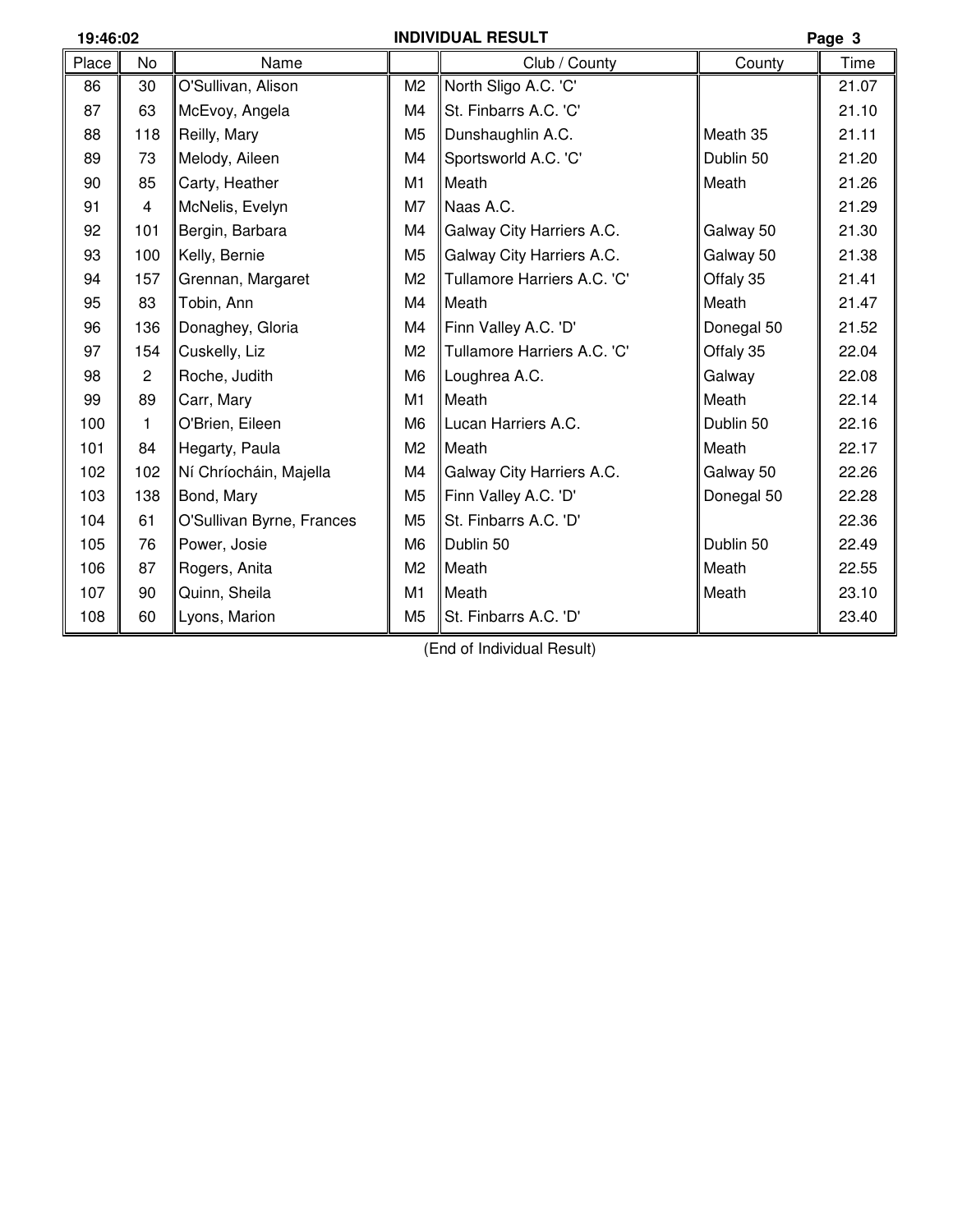

# **Woodie's DIY Master Men O/35-64 Cross Country Championships of Ireland 7,000m**



# **Cow Park, Dunboyne, Co. Meath 23rd February 2014**

Place | No || || || || Club / County || || County || Time 1 315 Reed, Declan N2 City of Derry **N2 Derry N24.10** 2 || 136 || Mc Kinney, Pauric || M3 || Inishowen A.C. || M3 || Donegal || 24.30 3 N 352 NDunne, John N N N N N N N N N Donore Harriers N N Dublin 35 N 24.33 4 13 Byrne, John Mayo A.C. M2 Mayo 24.37 5 153 Kennedy, Des Dublin 35 M2 Dublin 35 24.55 6 218 Reilly, Tony Laois 35 A M2 Laois 35 A 24.59 7 || 262 ||Mc Carthy, Martin || M2 || Cork || Cork || 25.01 8 || 199 ||O'Sullivan, Peter || M1 ||Galway || Galway || 25.02 9  $\parallel$  37  $\parallel$ Minnock, Barry  $\parallel$  M1  $\parallel$  Rathfarnham W.S.A.F. A.C.  $\parallel$  25.04  $\parallel$  25.04 10 || 200 || Hyland, Fintan || M2 || Galway City Harriers A.C. || Galway || 25.13 11 154 Leahy, Brian Raheny Shamrock A.C. 25.15 M1 Dublin 35 12 | 35 | O'Neill, Shane | M2 | Rathfarnham W.S.A.F. A.C. | Dublin 35 | 25.19 13 158 Fleming, Paul Rathfarnham W.S.A.F. A.C. 25.20 M1 Dublin 35 14 || 112 || White, Eamon || M3 || North Belfast Harriers || ANTRIM || 25.21 15 316 Roberts, Colin M2 City of Derry Network Number 15 316 Noberts, Colin 16 3 Byrne, Pat Tinryland A.C. M2 Carlow 25.23 17 || 293 ||Harron, Barry || M1 || Finn Valley A.C. || Donegal || 25.23 18 114 McCluskey, Brian North East Runners A.C. 25.30 M1 Louth 19 331 Buckley, Paul **M1 Offaly M1 Offaly** M1 Offaly Martia **Contract 1** 25.32 20 323 Grennan, Catch **Net All Tullamore Harriers A.C.** All Offaly 125.34 21 21 Doherty, Ciaran Letterkenny A.C. M1 Donegal 25.37 22 || 152 || Traynor, Mick || M3 || Raheny Shamrock A.C. || Dublin 35 || 25.38 24 | 113 | O'Hara, Alan | M1 | North Belfast Harriers | ANTRIM | 25.44 25 320 Curley, Adrian Tullamore Harriers A.C. Call Offaly 25.53 26 92 Whitaker, Allen St. Finbarrs A.C. M2 Cork 26.00 27 115 Mulholland, Stephen North East Runners A.C. 26.0 M1 Louth 2 28 904 Sheehy, Dave **Raheny Shamrock A.C.** 26.03 M2 Raheny Shamrock A.C. 29 || 273 || Byrne, Michael || M4 || Sli Cualann A.C. 'A' || Wicklow 50 || 26.05  $30 \parallel 368 \parallel$ McCarthy, Ciaran  $\parallel M2 \parallel$ Clonliffe Harriers A.C.  $\parallel$  26.06 31 358 O'Reilly, John M1 Dunboyne A.C. And M1 26.07 32 || 208 || Bidwell, Matt || M2 || Galway City Harriers A.C. || Galway || 26.14 33 40 Doyle, Gerry Rathfarnham W.S.A.F. A.C. 'A' 26.15 M4 34 376 Condon, Gary Sli Cualann A.C. M2 26.17 35 169 Fenlon, John St. Michael's AC M1 Laois 35 A 26.18 36 || 96 ||Woods, Trevor || M2 ||St. Finbarrs A.C. || Cork || 26.18 37 384 Purcell, Robert Gneeveguilla A.C. (IND) 26.19 M3 38 80 Hennessy, Philip M2 Donore Harriers M2 26.23 **19:41:46 INDIVIDUAL RESULT Page 1**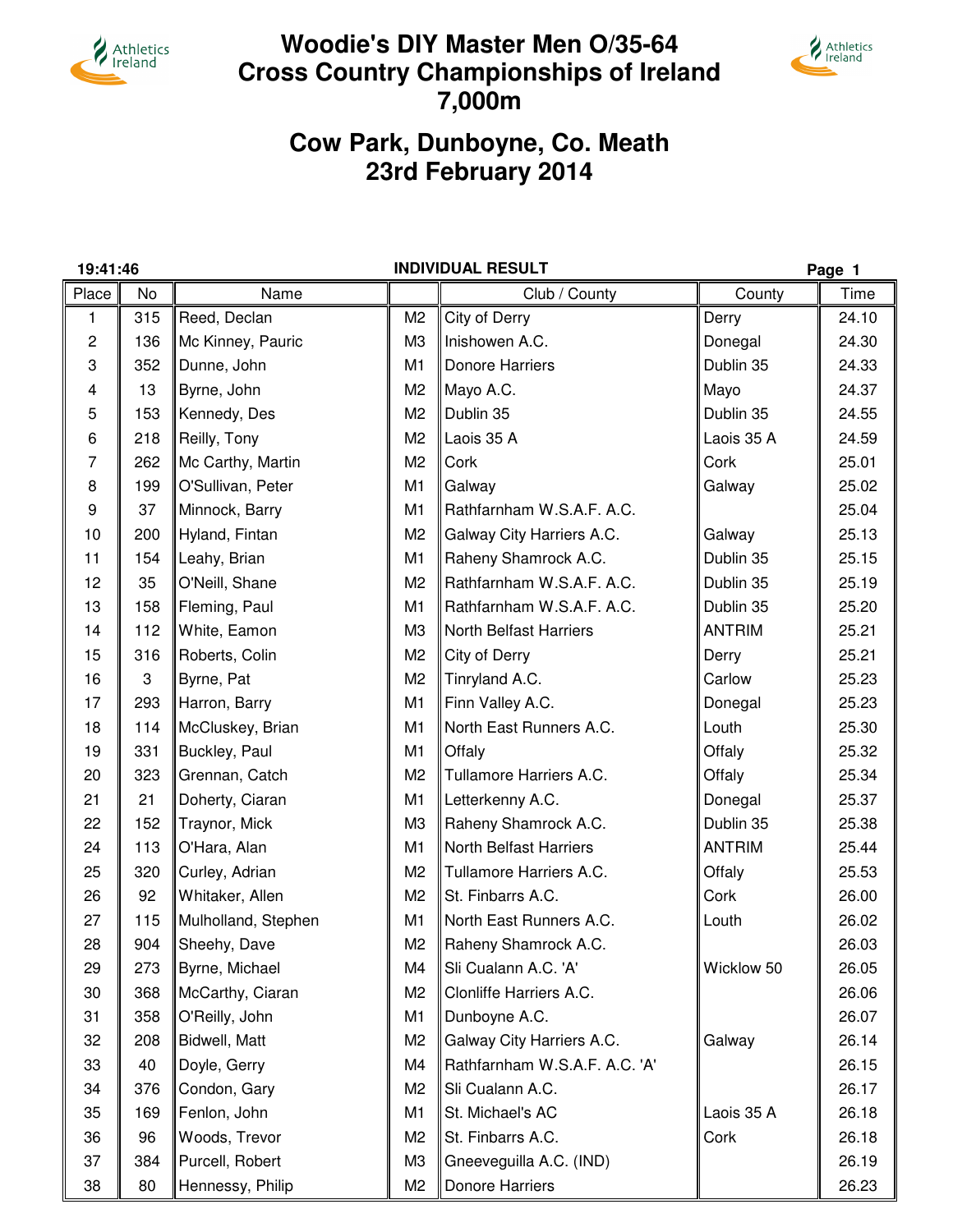### **19:41:46 INDIVIDUAL RESULT Page 2**

| Place | No  | Name                |                | Club / County                            | County        | Time  |
|-------|-----|---------------------|----------------|------------------------------------------|---------------|-------|
| 39    | 317 | McCafferty, Paul    | M <sub>3</sub> | City of Derry                            | Derry         | 26.24 |
| 40    | 111 | Carty, Neil         | M <sub>3</sub> | <b>North Belfast Harriers</b>            | <b>ANTRIM</b> | 26.25 |
| 41    | 382 | McCarthy, George    | M <sub>2</sub> | Farranfore Maine Valley A.C.             |               | 26.27 |
| 42    | 34  | Kearns, Ronan       | M <sub>1</sub> | Rathfarnham W.S.A.F. A.C.                | Dublin 35     | 26.27 |
| 43    | 108 | Keenan, Albert      | M <sub>6</sub> | Newbridge A.C.                           | Kildare       | 26.28 |
| 44    | 280 | Lawless, Damien     | M <sub>1</sub> | Sli Cualann A.C.                         | Wicklow       | 26.30 |
| 45    | 77  | Swaine, Fergal      | M <sub>2</sub> | <b>Donore Harriers</b>                   | Dublin 35     | 26.30 |
| 46    | 287 | Carlin, Kieran      | M <sub>3</sub> | Finn Valley A.C.                         | Donegal       | 26.31 |
| 47    | 318 | Caulfield, Sean     | M <sub>3</sub> | St. Senans (Kilkenny) A.C.               |               | 26.35 |
| 48    | 95  | Marshall, Cornelius | M <sub>1</sub> | St. Finbarrs A.C.                        | Cork          | 26.37 |
| 49    | 109 | Blaney, Paul        | M <sub>2</sub> | <b>North Belfast Harriers</b>            | <b>ANTRIM</b> | 26.38 |
| 50    | 272 | O'Connell, Cathal   | M <sub>6</sub> | St. Finbarrs A.C. 'A'                    | Cork 50       | 26.39 |
| 51    | 159 | Griffin, Mike       | M <sub>1</sub> | Liffey Valley A.C. 'A'                   |               | 26.40 |
| 52    | 121 | Gorham, Niall       | M <sub>1</sub> | North East Runners A.C.                  | Louth         | 26.41 |
| 53    | 349 | Kelly, Brian        | M4             | Raheny Shamrock A.C. 'A'                 | Dublin 50     | 26.44 |
| 54    | 250 | Murray, Kieran      | M <sub>2</sub> | Liffey Valley A.C. 'A'                   |               | 26.45 |
| 55    | 19  | McGlinchey, Paul    | M1             | Letterkenny A.C.                         | Donegal       | 26.47 |
| 56    | 356 | Cross, Robert       | M <sub>2</sub> | Crusaders A.C.                           | Dublin 35     | 26.50 |
| 57    | 324 | Murphy, Michael     | M <sub>2</sub> | Tullamore Harriers A.C.                  | Offaly        | 26.51 |
| 58    | 70  | Gill, Brendan       | M <sub>1</sub> | Mayo A.C.                                | Mayo          | 26.53 |
| 59    | 288 | Mc Nulty, Shane     | M <sub>1</sub> | Finn Valley A.C.                         | Donegal       | 27.01 |
| 60    | 146 | Lynch, Paul         | M <sub>1</sub> | Sliabh Bhuide Rovers A.C.                | Wexford       | 27.05 |
| 61    | 139 | McDonald, Martin    | M <sub>5</sub> | Ballyroan, Abbeyleix & Dist. AC<br>(IND) |               | 27.05 |
| 62    | 234 | Glenn, Nat          | M <sub>3</sub> | <b>ANTRIM</b>                            | <b>ANTRIM</b> | 27.06 |
| 63    | 204 | Bruton, Brian       | M <sub>1</sub> | Galway City Harriers A.C.                | Galway        | 27.06 |
| 64    | 27  | Brennan, Craig      | M <sub>2</sub> | North Sligo A.C.                         | Sligo         | 27.07 |
| 65    | 177 | Glynn, Phelim       | M <sub>3</sub> | Dunboyne A.C.                            | Meath         | 27.12 |
| 66    | 84  | Tremble, Des        | M <sub>2</sub> | Donore Harriers B                        |               | 27.13 |
| 67    | 150 | McGrath, John       | M <sub>2</sub> | United Striders A.C.                     | Wexford       | 27.14 |
| 68    | 325 | Galvin, Richard     | M <sub>1</sub> | Tullamore Harriers A.C.                  | Offaly        | 27.15 |
| 69    | 375 | Conroy, Cormac      | M <sub>2</sub> | Sli Cualann A.C.                         |               | 27.16 |
| 70    | 233 | Maher, Tommy        | M <sub>3</sub> | Dunshaughlin A.C.                        |               | 27.17 |
| 71    | 81  | Morris, William     | M <sub>1</sub> | Donore Harriers                          |               | 27.23 |
| 72    | 149 | Flannelly, Ted      | M <sub>3</sub> | United Striders A.C.                     | Wexford       | 27.23 |
| 73    | 12  | Devaney, Anthony    | M <sub>2</sub> | Mayo A.C.                                | Mayo          | 27.24 |
| 74    | 235 | Brown, James        | M <sub>1</sub> | <b>ANTRIM</b>                            | <b>ANTRIM</b> | 27.24 |
| 75    | 314 | Browne, James       | M <sub>2</sub> | City of Derry                            | Derry         | 27.24 |
| 76    | 25  | Kelly, Thomas       | M <sub>2</sub> | North Sligo A.C.                         | Sligo         | 27.25 |
| 77    | 51  | McEvoy, Colm        | M <sub>3</sub> | St. Abbans A.C.                          | Laois 35 A    | 27.27 |
| 78    | 78  | Whitty, Fergal      | M <sub>1</sub> | Donore Harriers                          | Dublin 35     | 27.28 |
| 79    | 359 | Kelly, Damian       | M <sub>1</sub> | Sportsworld A.C.                         |               | 27.30 |
| 80    | 248 | Reilly, Ciaran      | M <sub>1</sub> | Liffey Valley A.C. 'A'                   | Dublin 35     | 27.32 |
| 81    | 163 | Cowhie, Paul        | M <sub>3</sub> | Civil Service A.C.                       | Dublin 35     | 27.33 |
| 82    | 56  | Brennan, Aidan      | M4             | North East Runners A.C. 'A'              | Louth 50      | 27.35 |
| 83    | 379 | Dowling, Sean       | M1             | Liffey Valley A.C. 'A'                   |               | 27.37 |
| 84    | 357 | Hamm, James         | M <sub>1</sub> | Ballyroan, Abbeyleix & Dist. A (IND)     |               | 27.37 |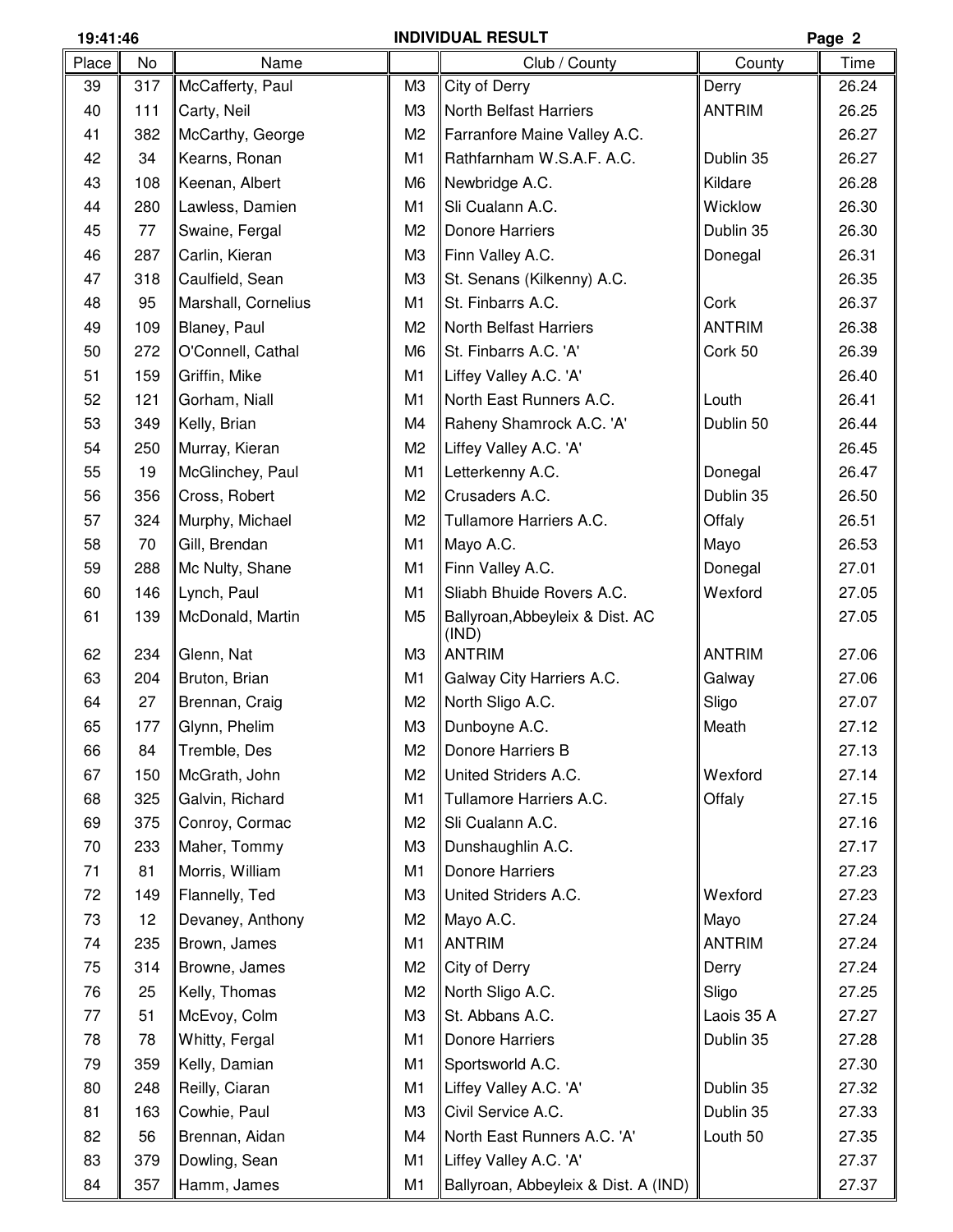## **19:41:46 INDIVIDUAL RESULT Page 3**

| Place | No  | Name              |                | Club / County                   | County        | . ugu<br>Time |
|-------|-----|-------------------|----------------|---------------------------------|---------------|---------------|
| 85    | 50  | Ayers, Dermot     | M <sub>1</sub> | St. Abbans A.C.                 | Laois 35 A    | 27.38         |
|       |     |                   |                |                                 |               |               |
| 86    | 69  | Gibbons, Noel     | M <sub>3</sub> | Mayo A.C.                       | Mayo          | 27.41         |
| 87    | 354 | Cunnane, Eanna    | M <sub>2</sub> | <b>Donore Harriers</b>          | Dublin 35     | 27.42         |
| 88    | 57  | O'Connell, Gerry  | M4             | North East Runners A.C. 'A'     | Louth 50      | 27.43         |
| 89    | 372 | Ahern, Clive      | M <sub>1</sub> | Clonliffe Harriers A.C.         |               | 27.45         |
| 90    | 161 | O'Connor, Tom     | M4             | Liffey Valley A.C. 'A'          | Dublin 50     | 27.48         |
| 91    | 144 | Gibbons, Myles    | M <sub>1</sub> | Sliabh Bhuide Rovers A.C.       | Wexford       | 27.52         |
| 92    | 143 | Boyce, Pj         | M <sub>3</sub> | Donegal                         | Donegal       | 27.53         |
| 93    | 122 | Carolan, Ray      | M <sub>1</sub> | Carrick Aces A.C.               | Monaghan      | 27.55         |
| 94    | 49  | Byrne, Liam       | M <sub>2</sub> | St. Abbans A.C.                 | Laois 35 B    | 27.56         |
| 95    | 62  | Hilliard, Mel     | M <sub>3</sub> | Metro/St. Brigid's A.C.         |               | 27.59         |
| 96    | 82  | English, Henry    | M <sub>1</sub> | Donore Harriers B               |               | 28.04         |
| 97    | 116 | Allen, Simon      | M <sub>2</sub> | North East Runners A.C.         | Louth         | 28.05         |
| 98    | 219 | Carroll, Pj       | M <sub>3</sub> | Laois 35 A                      | Laois 35 A    | 28.07         |
| 99    | 213 | Clarke, Dermot    | M4             | Meath 50                        | Meath 50      | 28.08         |
| 100   | 386 | Murphy, Michael   | M <sub>1</sub> | City of Derry                   | Derry         | 28.10         |
| 101   | 201 | O'Connor, Brian   | M <sub>1</sub> | Galway City Harriers A.C.       | Galway        | 28.14         |
| 102   | 18  | Ferry, Kevin      | M <sub>2</sub> | Letterkenny A.C.                | Donegal       | 28.15         |
| 103   | 300 | White, Trevor     | M <sub>3</sub> | St. Cronans A.C.                |               | 28.16         |
| 104   | 385 | Mullan, Mark      | M1             | City of Derry                   | Derry         | 28.18         |
| 105   | 333 | Donegan, Christie | M4             | Tullamore Harriers A.C. 'A'     |               | 28.20         |
| 106   | 286 | Baldwin, John     | M4             | Wicklow 50                      | Wicklow 50    | 28.24         |
| 107   | 347 | Keeling, Chris    | M <sub>5</sub> | Balbriggan & District A.C       |               | 28.26         |
| 108   | 202 | Carty, Gerry      | M <sub>2</sub> | Galway City Harriers A.C.       | Galway        | 28.29         |
| 109   | 170 | Smith, Liam       | M1             | Ardee & District A.C. (IND)     |               | 28.30         |
| 111   | 294 | Connolly, Mark    | M4             | Finn Valley A.C.                | Donegal       | 28.33         |
| 112   | 105 | Delmer, Justin    | M <sub>2</sub> | Newbridge A.C.                  | Kildare       | 28.35         |
| 113   | 348 | Ryan, Brendan     | M5             | $\parallel$ Tallaght A.C.       | Dublin 50     | 28.37         |
| 114   | 903 | Grange, David     | M2             | Raheny Shamrock A.C.            |               | 28.38         |
| 115   | 238 | Kearins, David    | M <sub>2</sub> | Sligo A.C.                      | Sligo         | 28.39         |
| 116   | 110 | Elliott, Paul     | M <sub>6</sub> | North Belfast Harriers          | <b>ANTRIM</b> | 28.41         |
| 117   | 289 | Callaghan, Derek  | M1             | Finn Valley A.C.                | Donegal       | 28.43         |
| 118   | 246 | Benjecar, Arnaud  | M <sub>2</sub> | Liffey Valley A.C. 'A'          |               | 28.43         |
| 119   | 104 | Lopez, Pedro      | M1             | Newbridge A.C.                  | Kildare       | 28.46         |
| 120   | 180 | O'Reilly, Gerry   | M <sub>2</sub> | Dunboyne A.C.                   | Meath         | 28.46         |
| 121   | 171 | Hackett, Mark     | M <sub>2</sub> | St. Michael's AC                | Laois 35 B    | 28.49         |
|       |     |                   | M <sub>2</sub> |                                 |               | 28.51         |
| 122   | 26  | Gallagher, Garry  |                | North Sligo A.C.                | Sligo         |               |
| 123   | 240 | Casserly, Mel     | M <sub>2</sub> | Sligo A.C.                      | Sligo         | 28.52         |
| 124   | 135 | Mc Gee, Malcolm   | M <sub>1</sub> | Inishowen A.C.                  |               | 28.53         |
| 125   | 63  | Curtin, Noel      | M4             | Youghal A.C. 'A'                | Cork          | 28.54         |
| 126   | 311 | Landers, Iggy     | M4             | St. Cronans A.C. 'A'            | Clare         | 28.57         |
| 127   | 524 | McEvilly, Martin  | M <sub>6</sub> | Galway City Harriers A.C. (IND) |               | 28.58         |
| 128   | 326 | Brophy, David     | M <sub>3</sub> | Tullamore Harriers A.C.         | Offaly        | 28.59         |
| 129   | 338 | Dunne, Liam       | M4             | Tullamore Harriers A.C. 'A'     | Offaly        | 29.00         |
| 130   | 302 | Moynihan, Eugene  | M <sub>5</sub> | Clare                           | Clare         | 29.01         |
| 131   | 327 | Abbott, Brendan   | M <sub>3</sub> | Tullamore Harriers A.C.         | Offaly        | 29.01         |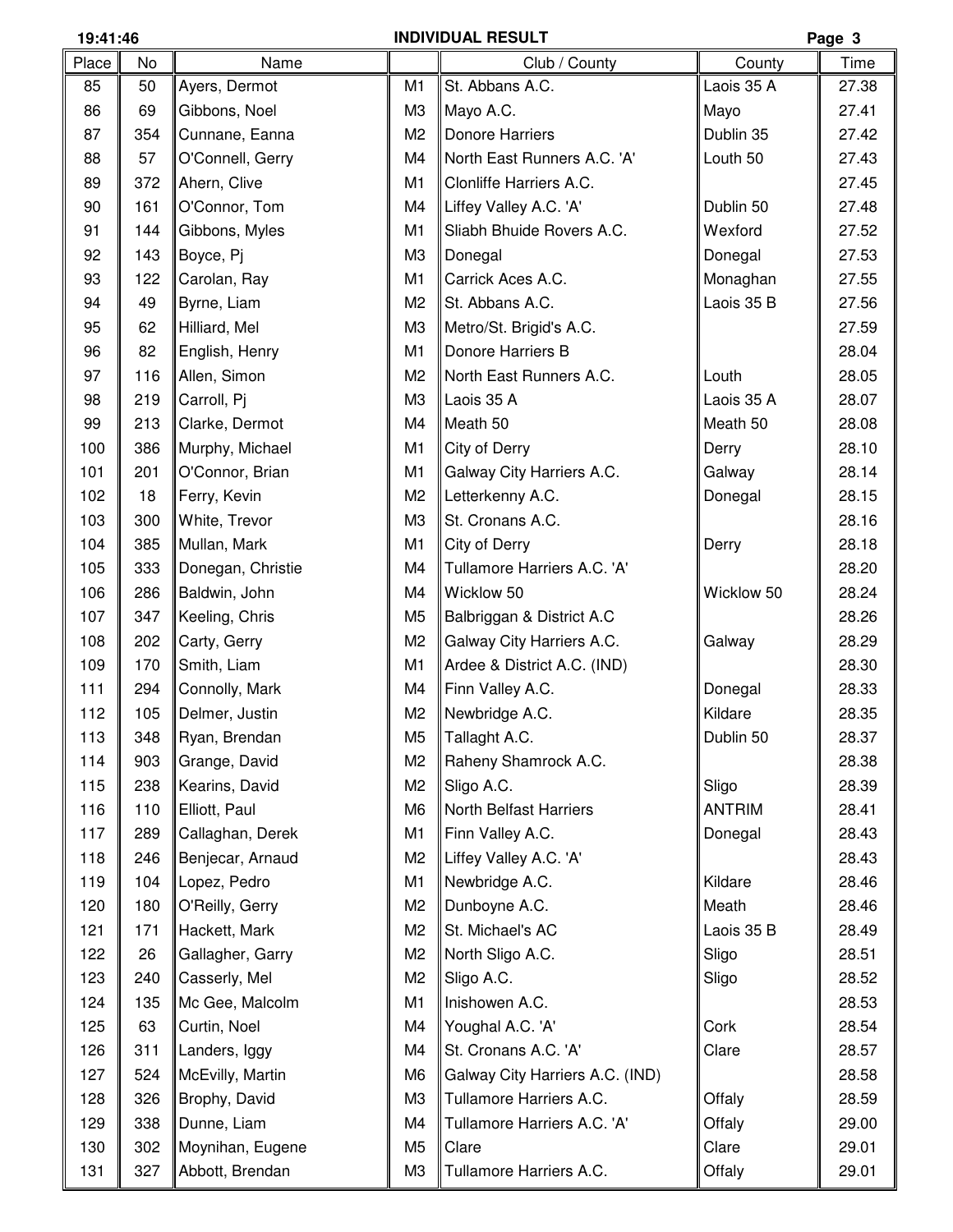|       | <b>INDIVIDUAL RESULT</b><br>19:41:46 |                      |                |                                |            | Page 4 |
|-------|--------------------------------------|----------------------|----------------|--------------------------------|------------|--------|
| Place | No                                   | Name                 |                | Club / County                  | County     | Time   |
| 132   | 72                                   | Hynes, Peter         | M <sub>3</sub> | Mayo                           | Mayo       | 29.02  |
| 133   | 29                                   | McCann, Conor        | M <sub>1</sub> | North Sligo A.C.               | Sligo      | 29.05  |
| 134   | 123                                  | McArdle, Gordon      | M <sub>2</sub> | Carrick Aces A.C.              | Monaghan   | 29.06  |
| 135   | 162                                  | Bishop, Thomas       | M4             | Rathfarnham W.S.A.F. A.C. 'A'  | Dublin 50  | 29.07  |
| 136   | 279                                  | Breen, Martin        | M <sub>2</sub> | Sli Cualann A.C.               | Wicklow    | 29.08  |
| 137   | 173                                  | Hanratty, Noel       | M <sub>6</sub> | Trim A.C.                      | Meath 50   | 29.09  |
| 138   | 190                                  | Whyte, Tj            | M4             | Tuam A.C.                      | Galway     | 29.10  |
| 139   | 371                                  | De Rayemaker, Hans   | M <sub>2</sub> | Clonliffe Harriers A.C.        |            | 29.17  |
| 140   | 160                                  | Cullen, John         | M <sub>6</sub> | Liffey Valley A.C. M50 'C'     | Dublin 50  | 29.24  |
| 141   | 137                                  | Gallagher, Pat       | M <sub>1</sub> | Inishowen A.C.                 |            | 29.26  |
| 142   | 336                                  | Carroll, Martin      | M <sub>5</sub> | Tullamore Harriers A.C. 'A'    | Offaly     | 29.27  |
| 143   | 30                                   | Kelly, Padraig       | M <sub>2</sub> | North Sligo A.C.               | Sligo      | 29.27  |
| 144   | 334                                  | Mollen, Francis      | M4             | Tullamore Harriers A.C. 'A'    | Offaly     | 29.28  |
| 145   | 303                                  | Kenny, James         | M <sub>5</sub> | Kilmurry/Ibrickane A.C. (CORK) | Clare      | 29.30  |
| 146   | 268                                  | Mc Carthy, Denis     | M4             | East Cork A.C.                 | Cork 50    | 29.32  |
| 147   | 42                                   | Doyle, Sean          | M <sub>5</sub> | Rathfarnham W.S.A.F. A.C. 'A'  | Dublin 50  | 29.34  |
| 148   | 365                                  | Byrne, Joe           | M <sub>3</sub> | Sportsworld A.C.               |            | 29.37  |
| 149   | 118                                  | Mullen, Colin        | M <sub>1</sub> | North East Runners A.C.        | Louth      | 29.39  |
| 150   | 55                                   | Kenny, Gerry         | M4             | North East Runners A.C. 'A'    | Louth 50   | 29.41  |
| 151   | 134                                  | Mc Gee, Niall        | M <sub>1</sub> | Inishowen A.C.                 |            | 29.45  |
| 152   | 239                                  | Sexton, Conal        | M <sub>1</sub> | Sligo A.C.                     | Sligo      | 29.45  |
| 153   | 131                                  | Grew, Alo            | M <sub>3</sub> | Monaghan                       | Monaghan   | 29.48  |
| 154   | 364                                  | Browne, Jim          | M <sub>3</sub> | Sportsworld A.C.               |            | 29.51  |
| 155   | 168                                  | Landers, Brian       | M <sub>2</sub> | Youghal A.C.                   |            | 29.54  |
| 156   | 90                                   | Chawke, Joe          | M <sub>3</sub> | Dooneen A.C.                   |            | 29.56  |
| 157   | 271                                  | O Mahony, Stephen    | M4             | Cork 50                        | Cork 50    | 29.57  |
| 158   | 182                                  | Callanan, Sean       | M <sub>2</sub> | Dunboyne A.C.                  | Meath      | 29.58  |
| 159   | 237                                  | Connor, Rory         | M <sub>3</sub> | Sligo A.C.                     | Sligo      | 30.00  |
| 160   | 138                                  | Payne, Pat           | M4             | Na Fianna A.C.                 | Meath 50   | 30.02  |
| 161   | 229                                  | O Brien, John        | M <sub>3</sub> | Galway                         | Galway     | 30.02  |
| 162   | 360                                  | O'Connell, Paul      | M1             | Sportsworld A.C.               |            | 30.02  |
| 163   | 277                                  | Shorten, Dessie      | M <sub>5</sub> | Sli Cualann A.C. 'A'           | Wicklow 50 | 30.03  |
| 164   | 45                                   | Clarke, Terry        | M <sub>5</sub> | Rathfarnham W.S.A.F. A.C. 'A'  | Dublin 50  | 30.04  |
| 165   | 128                                  | Mc Cabe, Sean        | M <sub>2</sub> | Carrick Aces A.C.              | Monaghan   | 30.08  |
| 166   | 281                                  | MacMaoláin, Caoimhín | M <sub>1</sub> | Sli Cualann A.C.               | Wicklow    | 30.09  |
| 167   | 98                                   | McEvoy, Eamonn       | M <sub>5</sub> | St. Finbarrs A.C. 'A'          | Cork       | 30.10  |
| 168   | 362                                  | Bourke, Nigel        | M <sub>3</sub> | Sportsworld A.C.               |            | 30.12  |
| 169   | 83                                   | Blake, Bob           | M <sub>2</sub> | Donore Harriers B              |            | 30.19  |
| 170   | 206                                  | Jordan, Vincent      | M <sub>3</sub> | Galway City Harriers A.C.      | Galway     | 30.21  |
| 171   | 363                                  | Privot, Oliver       | M <sub>2</sub> | Sportsworld A.C.               |            | 30.22  |
| 172   | 328                                  | Corrigan, Kevin      | M <sub>2</sub> | Tullamore Harriers A.C.        | Offaly     | 30.25  |
| 173   | 290                                  | Penrose, Michael     | M <sub>3</sub> | Finn Valley A.C.               |            | 30.27  |
| 174   | 31                                   | Gillen, Ray          | M <sub>2</sub> | North Sligo A.C.               | Sligo      | 30.28  |
| 175   | 340                                  | Donegan, John        | M4             | Tullamore Harriers A.C. 'A'    | Offaly     | 30.30  |
| 176   | 902                                  | Loftus, Tom          | M <sub>5</sub> | Raheny Shamrock A.C. 'A'       | Dublin 50  | 30.40  |
| 177   | 335                                  | Todd, John           | M <sub>6</sub> | Tullamore Harriers A.C. 'A'    | Offaly     | 30.48  |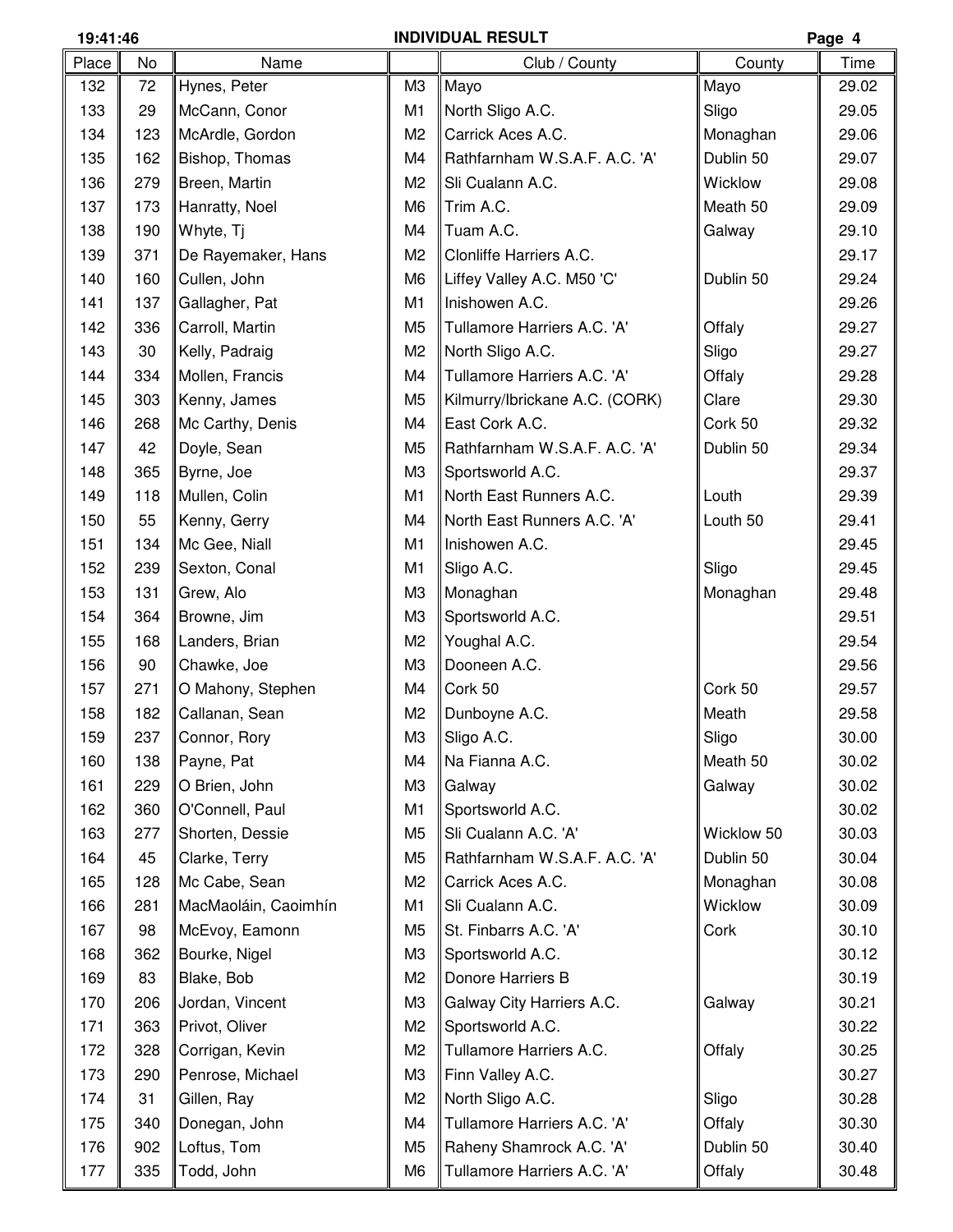## **19:41:46 INDIVIDUAL RESULT Page 5**

| Place | No         | Name                 |                | Club / County                            | County     | Time           |
|-------|------------|----------------------|----------------|------------------------------------------|------------|----------------|
| 178   | 17         | Friel, Padraig       | M <sub>1</sub> | Letterkenny A.C.                         | Donegal    | 30.49          |
| 179   | 120        | Darcy, Shane         | M1             | North East Runners A.C.                  | Louth      | 30.51          |
| 180   | 88         | Nugent, Peter        | M <sub>3</sub> | Donore Harriers B                        |            | 30.53          |
| 181   | 106        | Loughlin, Stephen    | M1             | Newbridge A.C.                           | Kildare    | 30.59          |
| 182   | 125        | Callan, Donal        | M1             | Carrick Aces A.C.                        | Monaghan   | 31.01          |
| 183   | 145        | Gibbons, Paul        | M1             | Sliabh Bhuide Rovers A.C.                | Wexford    | 31.01          |
| 184   | 351        | Vincent, Peter       | M4             | Brothers Pearse A.C.                     | Dublin 50  | 31.08          |
| 185   | 319        | Carty, Ollie         | M1             | Trim A.C.                                |            | 31.10          |
| 186   | 901        | Freir, John          | M4             | Raheny Shamrock A.C. 'A'                 | Dublin 50  | 31.12          |
| 187   | 192        | McDonagh, Paul       | M4             | Galway                                   | Galway     | 31.13          |
| 188   | 172        | Weldon, Bernard      | M <sub>2</sub> | St. Michael's AC                         |            | 31.15          |
| 189   | 309        | Morrissey, Pat       | M4             | Ennis T.C. 'A'                           | Clare      | 31.16          |
| 190   | 291        | Doherty, Raymond     | M <sub>3</sub> | Finn Valley A.C.                         | Donegal    | 31.18          |
| 191   | 188        | Monaghan, Brendan    | M4             | Galway                                   | Galway     | 31.20          |
| 192   | 312        | Fennell, Mick        | M4             | Civil Service A.C. 'A'                   | Clare      | 31.24          |
| 193   | 197        | Byrne, Benny         | M4             | Dunshaughlin A.C.                        |            | 31.33          |
| 194   | 87         | Redican, Ian         | M <sub>2</sub> | Donore Harriers B                        |            | 31.35          |
| 195   | 276        | Porter, Bill         | M4             | Sli Cualann A.C. 'A'                     | Wicklow 50 | 31.40          |
| 196   | 305        | Harvey, Michael      | M <sub>5</sub> | Kilmurry/Ibrickane A.C. (CORK) 'A'       | Clare      | 31.45          |
| 197   | 126        | Clarke, lan          | M1             | Carrick Aces A.C.                        | Monaghan   | 31.48          |
| 198   | 58         | Carroll, Christopher | M4             | North East Runners A.C. 'A'              | Louth 50   | 31.50          |
| 199   | 310        | Madden, Tom          | M <sub>6</sub> | Marian A.C. 'A'                          | Clare      | 31.52          |
| 200   | 68         | Murphy, Sean         | M <sub>2</sub> | Mayo A.C.                                | Mayo       | 31.53          |
| 201   | 86         | Potts, Barry         | M <sub>6</sub> | Donore Harriers B                        |            | 31.55          |
| 202   | 53         | Fleming, Francis     | M <sub>5</sub> | St. Abbans A.C. 'A'                      | Laois 35 B | 31.58          |
| 203   | 127        | McBride, Colin       | M1             | Carrick Aces A.C.                        | Monaghan   | 32.03          |
| 204   | 900        | Gygax, Michael       | M4             | Raheny Shamrock A.C. 'A'                 | Dublin 50  | 32.20          |
| 205   | 256        | Dunne, Tony          | ΜЗ             | Liffey Valley A.C. 'B'                   |            | 32.26          |
| 206   | 85         | Gill, Des            | MЗ             | Donore Harriers B                        |            | 32.29          |
| 207   | 270        | Ledingham, Dermot    | M4             | Youghal A.C. 'A'                         | Cork 50    | 32.30          |
| 208   | 191        | Talbot, Andrew       | M <sub>6</sub> | Clare River Harriers A.C.                | Galway     | 32.34          |
| 209   | 275        | Kavanagh, Terry      | M <sub>6</sub> | Sli Cualann A.C. 'A'                     | Wicklow 50 | 32.38          |
| 210   | 299        | McKinney, Owen       | M <sub>2</sub> | Inishowen A.C.                           |            | 32.40          |
| 211   | 217        | Mahon, Don           | M <sub>2</sub> | Meath                                    | Meath      | 32.52          |
| 212   | 46         | Claffey, Pj          | M <sub>5</sub> | Rathfarnham W.S.A.F. A.C. 'A'            |            | 32.53          |
| 213   | 142        | Marley, Liam         | M <sub>5</sub> | Cranford A.C.                            |            | 33.00          |
| 214   | 60         | Lynch, Brian         | M <sub>6</sub> | Louth 50                                 | Louth 50   | 33.06          |
| 215   | 269        | O'Regan, Edward      | M <sub>5</sub> | Youghal A.C. 'A'                         | Cork 50    | 33.15          |
| 216   |            |                      | M4             |                                          |            |                |
| 217   | 295<br>292 | Doherty, Drew        | M <sub>3</sub> | Finn Valley A.C. 'A'<br>Finn Valley A.C. |            | 33.21<br>33.40 |
|       |            | Anderson, Martin     |                |                                          |            |                |
| 218   | 259        | Cooper, Joe          | M <sub>6</sub> | Liffey Valley A.C. M50 'C'               |            | 33.43          |
| 219   | 102        | Keenan, David        | M1             | Newbridge A.C.                           | Kildare    | 33.43          |
| 220   | 346        | O'Mahony, Jerry      | M <sub>3</sub> | West Muskerry A.C.                       |            | 33.53          |
| 221   | 370        | Worrall, Alan        | M <sub>2</sub> | Clonliffe Harriers A.C.                  |            | 33.58          |
| 222   | 210        | Cooney, Conor        | M <sub>6</sub> | Drogheda & District A.C.                 |            | 34.03          |
| 223   | 132        | McKenna, Peter       | M <sub>3</sub> | Monaghan                                 | Monaghan   | 34.09          |